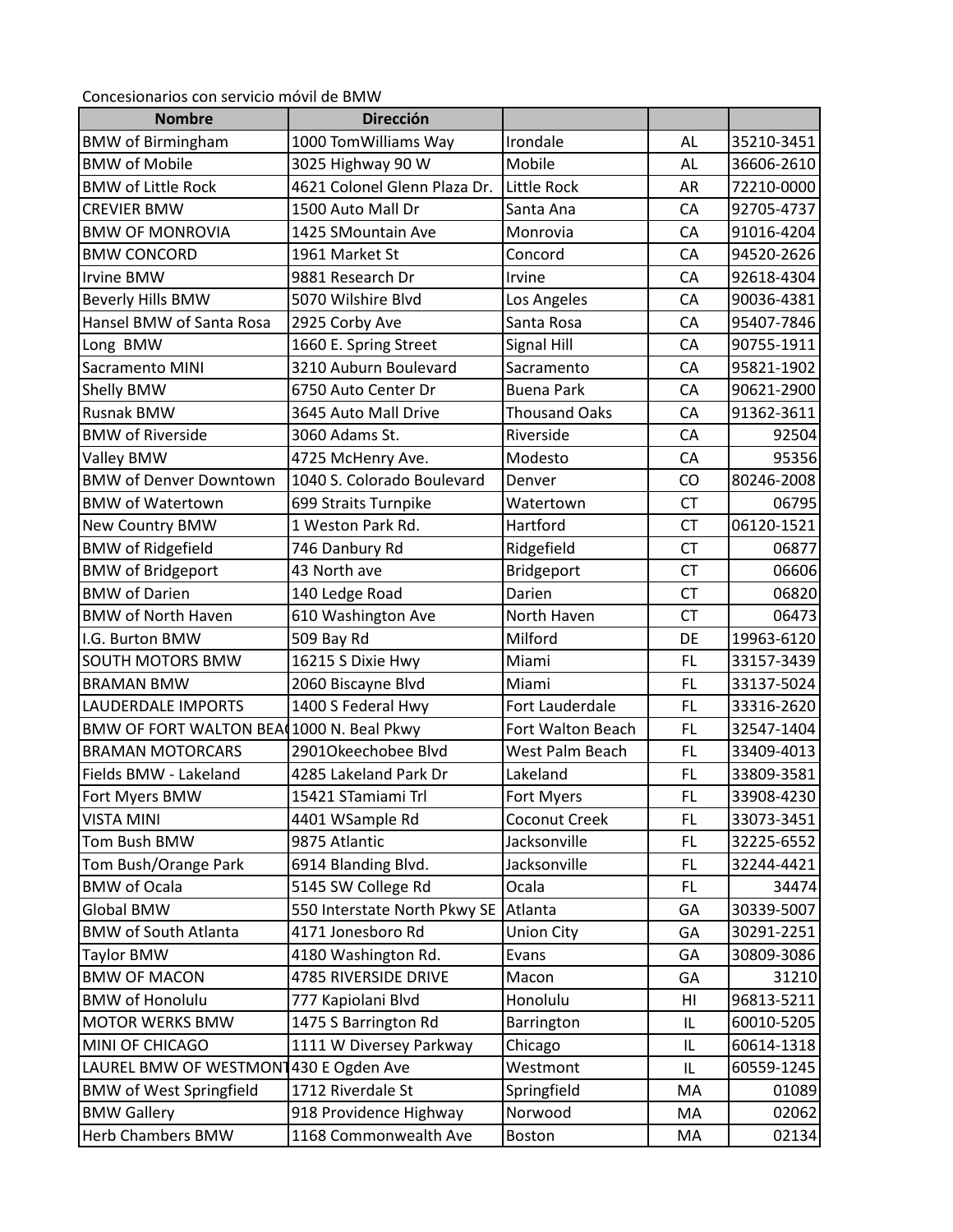| Wagner BMW of Shrewsbury 770 Boston Turnpike Rd. |                              | Shrewsbury                | MA        | 01545      |
|--------------------------------------------------|------------------------------|---------------------------|-----------|------------|
| Flynn BMW                                        | 600 Merrill Road             | Pittfield                 | MA        | 01201      |
| <b>BMW of Cape Cod</b>                           | 500 Yarmouth Rd              | Hyannis                   | MA        | 02601      |
| <b>BMW of Peabody</b>                            | 221 Andover St               | Peabody                   | MA        | 01960      |
| South Shore BMW                                  | 1040 Hingham St              | Rockland                  | MA        | 02370      |
| <b>BMW OF SUDBURY</b>                            | <b>68 OLD COUNTY ROAD</b>    | <b>SUDBURY</b>            | MA        | 01776      |
| <b>BMW OF ROCKVILLE</b>                          | 1300 Rockville Pike          | Rockville                 | <b>MD</b> | 20852-1412 |
| <b>BMW OF TOWSON/BEL AIR</b>                     | 700 Kenilworth Dr            | Towson                    | <b>MD</b> | 21204-2427 |
| <b>BMW of Silver Spring</b>                      | 3211Automobile Blvd          | <b>Silver Spring</b>      | <b>MD</b> | 20904-4909 |
| Northwest BMW                                    | 9702Reisterstown Rd          | <b>Owings Mills</b>       | <b>MD</b> | 21117-4120 |
| Passport BMW                                     | 4730 Auth Place              | Suitland                  | MD        | 20746      |
| <b>BMW of Catonsville</b>                        | 6700 Baltimore National Pike | Catonsville               | <b>MD</b> | 20228      |
| <b>BMW of Annapolis</b>                          | 31 Old Mill Botton Road      | Annapolis                 | <b>MD</b> | 21409      |
| <b>BMW of Westbrook</b>                          | 7 Saunders Way               | Westbrook                 | <b>ME</b> | 04092      |
| Motorwerks BMW                                   | 1300 American Blvd West      | Bloomington               | MN        | 55044      |
| Flow BMW                                         | 2565 Peters Creek Pkwy       | <b>Winston Salem</b>      | <b>NC</b> | 27127-5657 |
| <b>Hendrick BMW</b>                              | 6950 East Independence Blvd  | Charlotte                 | <b>NC</b> | 28227      |
| <b>Hendrick BMW Northlake</b>                    | 10720 Northlake Auto Plaza B | Charlotte                 | <b>NC</b> | 28269      |
| <b>BMW of Wilmington</b>                         | 4920 New Centre Drive        | Wilmington                | <b>NC</b> | 28403      |
| <b>BMW of Stratham</b>                           | 71 Portsmouth Ave            | Stratham                  | <b>NH</b> | 03885      |
| <b>Tulley BMW</b>                                | 147 Daniel Webster Highway   | Nashua                    | <b>NH</b> | 03060      |
| PARK AVENUE BMW                                  | 490 Huyler St.               | Hackensack                | NJ        | 07606-1544 |
| OPEN ROAD AUTO GRP (BMW111 Ridgedale Ave         |                              | Morristown                | NJ        | 07960-4267 |
| OPEN ROAD BMW                                    | 731 USHighway 1              | Edison                    | NJ        | 08817-4550 |
| Circle BMW                                       | 500 StateRoute 36            | Eatontown                 | NJ        | 07724-2518 |
| <b>BMW OF TENAFLY</b>                            | 301 County Rd                | Tenafly                   | NJ        | 07670-1001 |
| <b>BMW</b> of Springfield                        | 391 Route 22 East            | Springfield               | NJ        | 07081      |
| <b>BMW of Newton</b>                             | 119 Hampton House Rd         | Newton                    | NJ        | 07860      |
| <b>BMW of Roxbury</b>                            | 840 US Highway 46            | Kenvil                    | NJ        | 07847      |
| Paul Miller BMW                                  | 1515 Route 23 South          | Wayne                     | NJ        | '07470     |
| <b>Flemington BMW</b>                            | 216 US Highway 202N          | Flemington                | NJ        | 08822      |
| <b>BMW of Bridgewater</b>                        | 655 Route 202/206            | Bridgewater               | NJ        | 08807      |
| <b>BMW of Ramsey</b>                             | 985 State Rt17               | Ramsey                    | NJ        | 07446-1606 |
| MINI of Ramsey                                   | 925 State Rt 17              | Ramsey                    | NJ        | 07446-1606 |
| <b>BMW of Freehold</b>                           | 4225 Route 9 North           | Freehold                  | NJ        | 07728      |
| <b>BMW of Bloomfield</b>                         | 425 Bloomfield Ave           | Bloomfield                | NJ        | 07003      |
| Sandia BMW                                       | 6001 PanAmerican West Fwy    | Albuquerque               | NM        | 87109-3421 |
| <b>RALLYE BMW</b>                                | 1 Brush Hollow Rd            | Westbury                  | <b>NY</b> | 11590-2438 |
| <b>BMW/MINI OF FREEPORT</b>                      | 291 W Sunrise Hwy            | Freeport                  | <b>NY</b> | 11520-3221 |
| <b>BMW OF BAYSIDE</b>                            | 24721Northern Blvd           | Douglaston                | <b>NY</b> | 11362-1168 |
| Oyster Bay                                       | 145 Pine Hollow Rd           | Oyster Bay                | <b>NY</b> | 11771-4705 |
| <b>BMW of South Albany</b>                       | 617 Route 9W                 | Glenmont                  | <b>NY</b> | 12077-3705 |
| HABBERSTAD BMW                                   | 945 Jericho Tpke             | <b>Huntington Station</b> | <b>NY</b> | 11746-7506 |
| HABBERSTAD BMW-Satellite                         | 600 Sunrise Hwy              | <b>Bay Shore</b>          | <b>NY</b> | 11706      |
| Keeler BMW                                       | 1111 Troy Schenectady Road   | Latham                    | <b>NY</b> | 12110-1002 |
| <b>BMW of Manhattan</b>                          | 555 W 57th St                | New York                  | <b>NY</b> | 10019-2925 |
| Wide World of Cars                               | 125 E RT 59                  | <b>Spring Valley</b>      | <b>NY</b> | 10977      |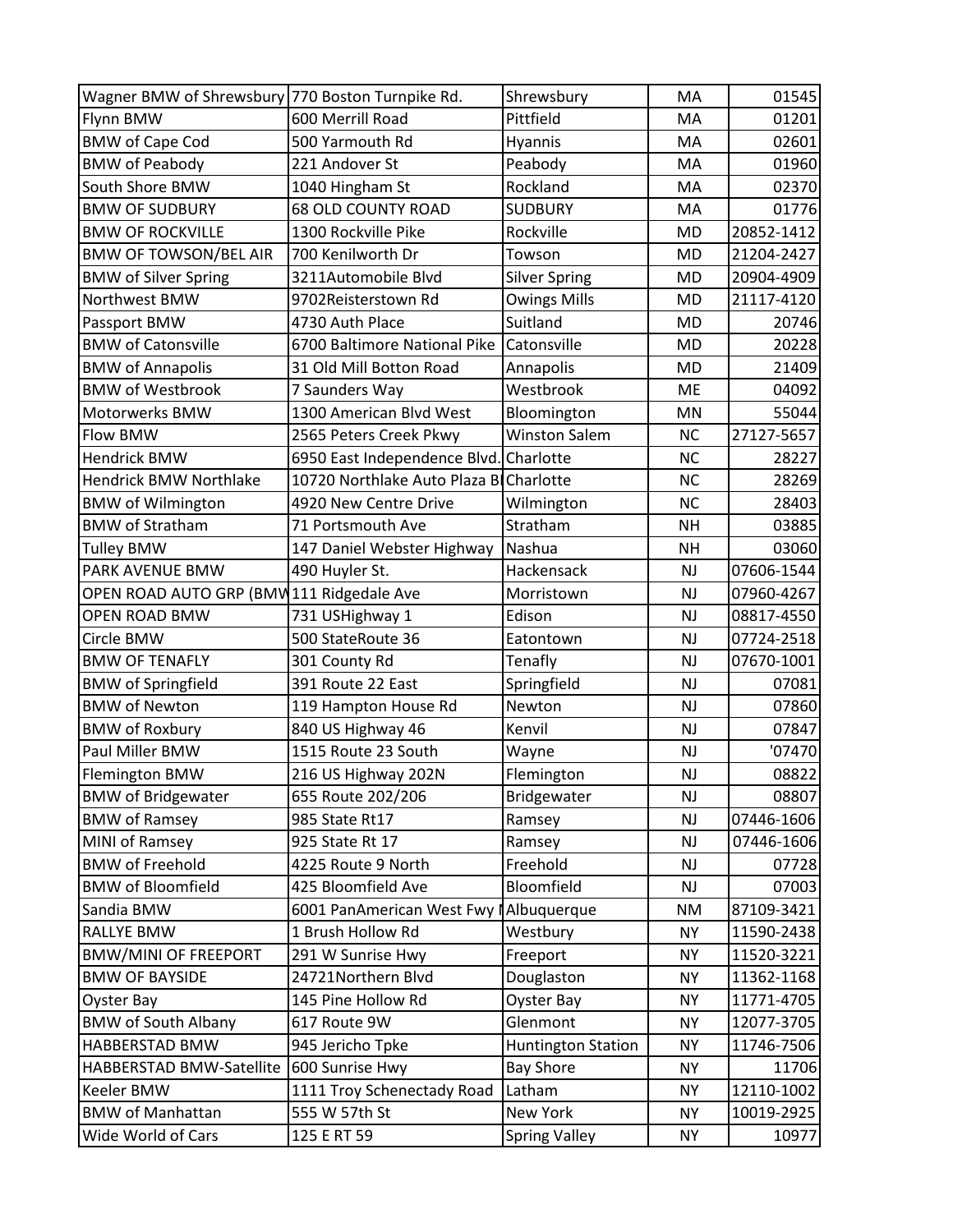| <b>BMW of Westchester</b>                         | 543 Tarrytown Road       | <b>White Plains</b> | <b>NY</b>      | 10607-1315 |
|---------------------------------------------------|--------------------------|---------------------|----------------|------------|
| <b>BMW of Greenwich</b>                           | 110 Midland ave          | Portchester         | <b>NY</b>      | 10573      |
| BMW OF THE HUDSON VALLE 2068 SOUTH ROAD           |                          | <b>POUGHKEEPSIE</b> | <b>NY</b>      | 12601      |
| Gault Auto Sport BMW                              | 2507 North st.           | Endicott            | <b>NY</b>      | 13780      |
| Orange County BMW                                 | 101 Maher Lane           | Harriman            | <b>NY</b>      | 10926      |
| <b>Towne BMW</b>                                  | 8215 Main St             | <b>Buffalo</b>      | <b>NY</b>      | 14221      |
| <b>BMW OF BROOKLYN</b>                            | 6223 2nd ave             | Brooklyn            | <b>NY</b>      | 11220      |
| <b>BMW of Utica</b>                               | 5712 HORATIO STREET      | <b>UTICA</b>        | <b>NY</b>      | 13502      |
| <b>BMW Mt. Kisco</b>                              | 250 kisco ave            | mount kisco         | <b>NY</b>      | 10549      |
| COMPETITION BMW OF SMIT 599 MIDDLE COUNTRY RD     |                          | ST. JAMES           | <b>NY</b>      | 11780      |
| <b>BMW OF SOUTHAMPTON</b>                         | <b>35 MONTAUK HWY</b>    | SOUTHAMPTON         | <b>NY</b>      | 11968      |
| <b>BMW OF ROCHESTER</b>                           | 4250 WEST HENRIETTA RD   | <b>ROCHESTER</b>    | <b>NY</b>      | 14623      |
| THE BMW STORE                                     | 6131 Stewart Ave         | Cincinnati          | OH             | 45227-1233 |
| <b>BMW Portland</b>                               | 2001 SWJefferson St      | Portland            | <b>OR</b>      | 97201-2464 |
| <b>BMW OF THE MAIN LINE</b>                       | 225 Bala Ave             | Bala Cynwyd         | PA             | 19004-3322 |
| <b>THOMPSON BMW</b>                               | 680 N Main St            | Doylestown          | PA             | 18901-2497 |
| P & W FOREIGN CARS                                | 4801 Baum Blvd.          | Pittsburgh          | PA             | 15213-1305 |
| Otto's BMW                                        | 1275Wilmington Pike      | West Chester        | PA             | 19382-8446 |
| <b>Wyoming Valley</b>                             | 1470 Highway315          | Plains              | PA             | 18702-0000 |
| Daniels                                           | 4600 Crackersport Rd     | Allentown           | PA             | 18104-9553 |
| <b>BMW of Lancaster</b>                           | 1530 manheim Pike        | Lancaster           | PA             | 17601      |
| <b>BMW of Reading</b>                             | 1015 LANCASTER AVE       | Reading             | PA             | 19607      |
| Tom Hesser BMW                                    | 1001 N Washington ave    | Scranton            | PA             | 18509      |
| APPLE BMW OF YORK                                 | 1370 ROOSEVELT AVE       | York                | PA             | 17404      |
| Autogermana BMW                                   | Acuarela #106            | Guaynabo            | PR             | 00969      |
| Autogermana MINI                                  | Acuarela #106            | Guaynabo            | PR             | 00969      |
| <b>BMW of Newport</b>                             | 1215 W Main Rd           | Middletown          | R <sub>l</sub> | 02842      |
| <b>BMW and MINI of Warwick</b>                    | 1515 Bald Hill Rd        | Warwick             | R <sub>l</sub> | 02886      |
| Century BMW                                       | 2934 Laurens Road        | Greenville          | <b>SC</b>      | 29607-5200 |
| <b>MOMENTUM BMW</b>                               | 10002Southwest Fwy       | Houston             | <b>TX</b>      | 77074-1202 |
| <b>BMW OF AUSTIN</b>                              | 7011 McNeil Dr           | Austin              | <b>TX</b>      | 78729-7687 |
| <b>CLASSIC BMW</b>                                | 6800 Dallas Pkwy         | Plano               | <b>TX</b>      | 75024-3599 |
| <b>BMW OF DALLAS</b>                              | 6200 Lemmon Ave          | <b>Dallas</b>       | <b>TX</b>      | 75209-5718 |
| <b>BMW of San Antonio</b>                         | 8434 Airport Blvd        | San Antonio         | <b>TX</b>      | 78216-6003 |
| Garlyn Shelton BMW (Temple 5700 SW H KDodgen Loop |                          | Temple              | <b>TX</b>      | 76504-3447 |
| BMW of Permian Basin (Midl 5715 Andrews Hwy       |                          | Midland             | TX             | 79706-2832 |
| <b>BMW of Wichita Falls</b>                       | 315 CENTRAL FREEWAY      | <b>WICHITA</b>      | <b>TX</b>      | 76306      |
| <b>BMW of Grapevine</b>                           | 1111 E State Hwy 114     | Grapevine           | <b>TX</b>      | 76051      |
| FIRMAGE BMW OF MURRAY                             | 4735 S State St          | Murray              | UT             | 84107-3817 |
| <b>BMW OF LYNCHBURG</b>                           | 2643 Lakeside Dr         | Lynchburg           | VA             | 24501-6944 |
| <b>BMW of Roanoke</b>                             | 2824 Franklin Road SW    | Roanoke             | VA             | 24014      |
| Richmond BMW                                      | 8710 W Broad Street      | Richmond            | VA             | 23294      |
| <b>BMW of Charlottesville</b>                     | 1295 Richmond Rd         | Charlottesville     | VA             | 22911      |
| <b>BMW</b> of Alexandria                          | 499 S. Pickett St.       | Alexandria          | VA             | 22304      |
| Checkered Flag BMW                                | 5225 Virginia Beach Blvd | Virginia Beach      | VA             | 23462      |
| <b>BMW of Sterling</b>                            | 21710 Auto World Circle  | Sterling            | VA             | 20166      |
| Casey BMW                                         | 12861 Jefferson Ave      | <b>Newport News</b> | VA             | 23606      |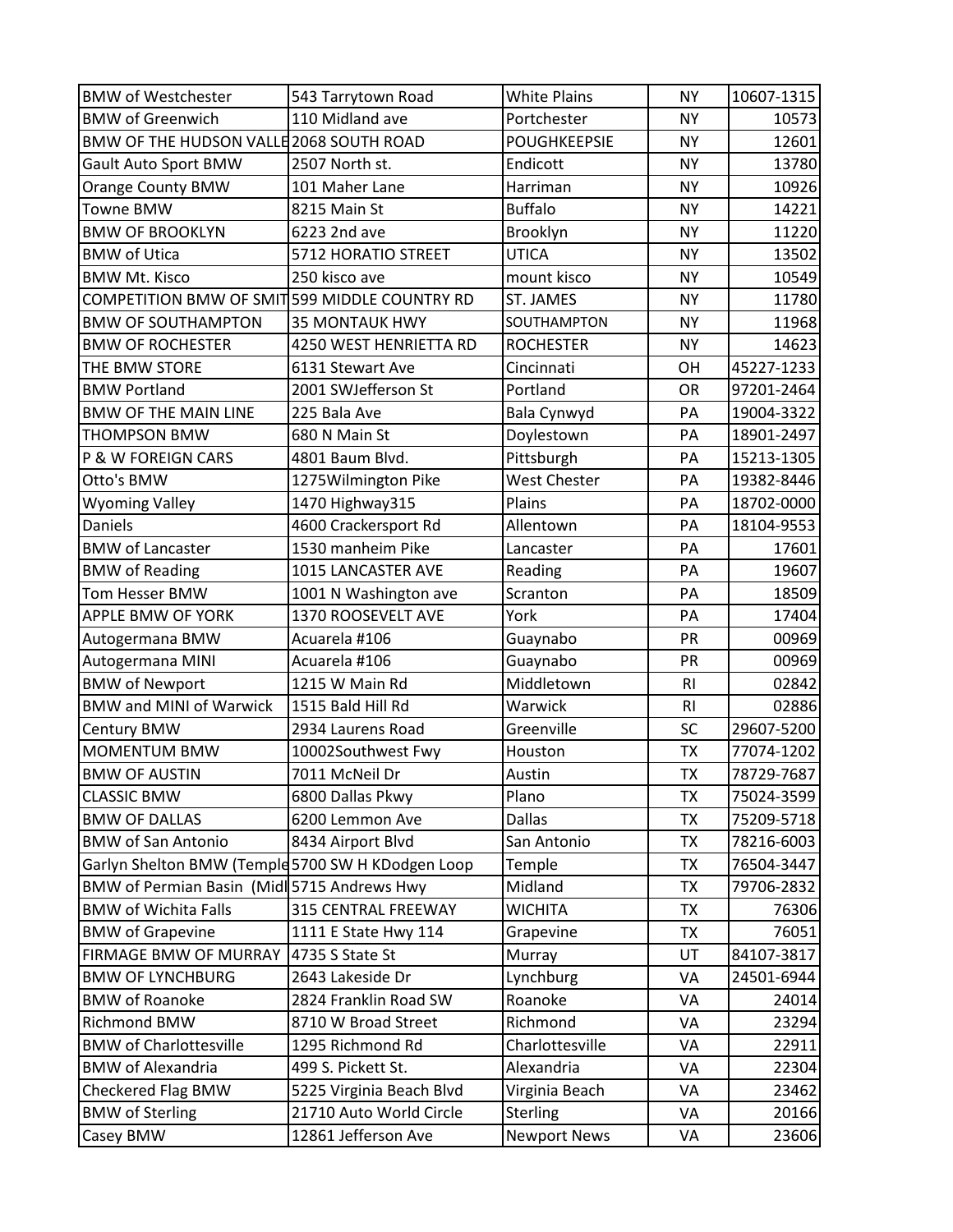| <b>BMW Bellevue</b>                               | 13617 Northup Way                | Bellevue                | <b>WA</b> | 98005-2031 |
|---------------------------------------------------|----------------------------------|-------------------------|-----------|------------|
| Seattle MINI                                      | 11550 Lake City Way NE           | Seattle                 | WA        | 98125-5328 |
| <b>Northwest MINI</b>                             | 4011 20th St E                   | Tacoma                  | <b>WA</b> | 98424-1819 |
| <b>BMW Seattle</b>                                | 1002 Airport Way South           | Seattle                 | <b>WA</b> | 98134-1312 |
| <b>International Autos</b>                        | 2400 South 108th Street          | Milwaukee               | WI        | 53227      |
| <b>BMW of West Houston</b>                        | 20822 Katy Frwy                  | Katy                    | <b>TX</b> | 77449      |
| <b>BMW of Roseville</b>                           | 500 Automall Drive               | Roseville               | CA        | 95765      |
| <b>BMW/ MINI OF ARLINGTON</b>                     | 1105 E LAMAR BLVD                | <b>ARLINGTON</b>        | <b>TX</b> | 76011      |
| Weatherford BMW                                   | 750 Potter ST                    | Berkeley                | CA        | 94710      |
| Niello BMW of Elk Grove                           | 8580 Laguna Grove drive          | <b>Elk Grove</b>        | CA        | 95757      |
| <b>BMW of El Paso</b>                             | 6318 Montana Avenue              | El Paso                 | <b>TX</b> | 79925      |
| Autobahn BMW                                      | 2828 Whitesettlement Rd          | Fort Worth              | <b>TX</b> | 76107      |
| <b>BMW Of Spokane</b>                             | 215 E Montgomery ave             | Spokane                 | <b>WA</b> | 99207      |
| <b>BMW OF EUGENE</b>                              | 2100 MARTIN LUTHER KING JREUGENE |                         | <b>OR</b> | 97401      |
| NIELLO BMW SACARMENTO                             | 2020 FULTON AVE                  | SACRAMENTO              | CA        | 95825      |
| <b>BMW</b> of Southpoint                          | 225 kentington Drive             | Durham                  | <b>NC</b> | 27713      |
| Gebhardt BMW                                      | 4740 Valmont Road                | Boulder                 | CO        | 80301      |
| Pacific BMW                                       | 800 S Brand Blvd                 | Glendale                | CA        | 91204      |
| Peterson BMW of Boise                             | 9109 W Fairivew Ave              | <b>Boise</b>            | ID        | 83704      |
| Winslow BMW of Colorado St 5845 North Nevada Ave. |                                  | <b>Colorado Springs</b> | CO        | 80918      |
| <b>BMW of Chico</b>                               | 2520 Cohassett rd.               | Chico                   | CA        | 95973      |
| Galleria BMW                                      | 11282 Mandal Parkway             | D'Iberville             | <b>MS</b> | 39540      |
| SANTA MONICA BMW                                  | 1127 SANTA MONICA BLVD           | <b>SANTA MONICA</b>     | CA        | 90401      |
| <b>BMW</b> of Salem                               | 1151 Van Ness Avenue NE          | Salem                   | OR        | 97301-1059 |
| <b>BMW of Mountain View</b>                       | 150 E El Camino Real             | <b>Mountain View</b>    | CA        | 94040-2702 |
| Valley Auto World BMW                             | 3822 Sycamore Dairy Rd.          | Fayetteville            | <b>NC</b> | 28303      |
| Peake BMW                                         | 2630 Veterans Blvd               | Kenner                  | LA        | 70062      |
| Rick Hendrick BMW Charlestd 1518 Savannah Highway |                                  | Charleston              | SC        | 29407      |
| <b>BMW of Ontario</b>                             | 1350 Auto Center Dr              | Ontario                 | CA        | 91761      |
| <b>SALE BMW</b>                                   | 1053 HWY 258 NORTH               | <b>KINGSTON</b>         | <b>NC</b> | 28504      |
| <b>BMW of Idaho Falls</b>                         | 2200 West Sunnyside Rd           | <b>Idaho Falls</b>      | ID        | 83402      |
| <b>CROWN BMW</b>                                  | 3902 W WENDOVER AVE              | <b>GREENSBORO</b>       | <b>NC</b> | 27407      |
| <b>Sterling BMW</b>                               | 3000 W Coast Highway             | Newport Beach           | CA        | 92663-4004 |
| <b>BMW Santa Barbara</b>                          | 402 s Hope Ave.                  | Santa Barbara           | CA        | 93105      |
| <b>BMW of Vista</b>                               | 1715 Hacienda Drive              | Vista                   | CA        | 92801      |
| <b>BMW of San Diego</b>                           | 5090 Kearny Mesa Rd              | San Diego               | CA        | 92111      |
| <b>BMW of Palm Springs</b>                        | 3737 E Palm Canyon Dr            | Palm Springs            | CA        | 92264      |
| <b>BMW of Murrieta</b>                            | 26825 Auto Mall Pkwy             | Murrieta                | CA        | 92562      |
| <b>BMW of Escondido</b>                           | 240 S. Hale Ave.                 | Escondido               | CA        | 92029      |
| <b>BMW of El Cajon</b>                            | 720 El Cajon Blvd.               | El Cajon                | CA        | 92020      |
| <b>BMW Fresno</b>                                 | 7171 N Palm Ave                  | Fresno                  | CA        | 93650      |
| <b>BMW Encinitas</b>                              | 1302 Encinitas Blvd              | Encinitas               | CA        | 92024      |
| <b>BMW of Corpus Christi</b>                      | 4225 S. Staples                  | Corpus Christi          | <b>TX</b> | 78411      |
| Valencia BMW                                      | 23435 Valencia Blvd              | Valencia                | CA        | 91355      |
| BMW OF North West Arkansa 2500 SE MOBERLY LN      |                                  | <b>BENTONVILLE</b>      | <b>AR</b> | 72712      |
| New Century BMW                                   | 1139 W. Main St.                 | Alhambra                | CA        | 91801      |
| <b>BMW of Bakersfield</b>                         | 5400 Gasoline Alley Dr           | Bakersfield             | CA        | 93313      |